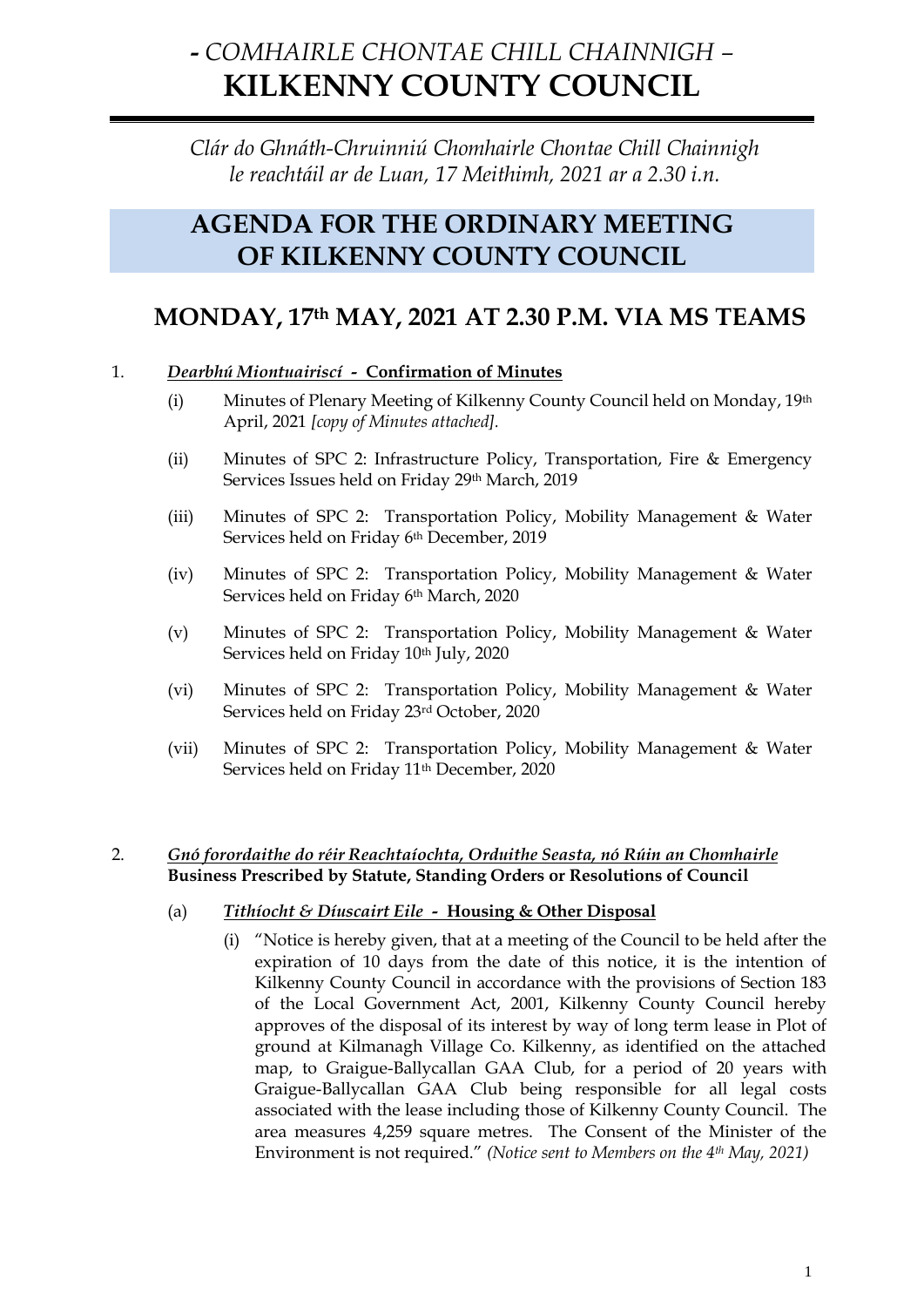(ii) "Notice is hereby given, that at a meeting of the Council to be held after the expiration of 10 days from the date of this notice, it is the intention of Kilkenny County Council in accordance with the provisions of Section 183 of the Local Government Act, 2001, Kilkenny County Council hereby approves of the disposal of its interest in a site at Hebron Industrial Estate, Hebron Road, Kilkenny, as identified on the enclosed map as Site E, to David Buggy Motors Limited, Unit 27 Hebron Industrial Estate, Hebron Rd, Kilkenny, for the sum of  $£185,000$  (one hundred and eighty five euros). This site measures approx. 2.28 acres. Each party will be responsible for their own legal costs associated with the sale. The Consent of the Minister of the Environment is not required." *(Notice sent to members on the 4th May, 2021).*

# (b) *Pleanail -* **Planning**

- (i) Part 8: Fire Station Urlingford *[Report Attached].*
- (ii) Taking in Charge: Brookfield, Ballyhale, Co. Kilkenny *[Report Attached].*
- (iii) Taking in Charge: Haven Court, Ballyragget, Co. Kilkenny *[Report Attached].*

## (c) *Gnóthaí Corparáideacha -* **Corporate Affairs**

- (i) Chief Executive's Monthly Report *[Report Attached].*
- (ii) Proposed Technological University for the South East *[Presentation at 3.15 p.m.].*
- (iii) Eirgrid *[Presentation at 4.30 p.m.].*

## (d) *Comhshaol -* **Environment**

- (i) Amenity Grant Scheme *[Report Attached].*
- (ii) Litter Management Plan *[Report Attached].*

# (e) *Pobol Cultúr* **- Community & Culture**

- (i) Community & Cultural/Inter-Cultural Facilities Capital Scheme (CCICFCS) - Allocation of Grants 2021.
- (ii) Public Art Management Policy *[Report Attached].*
- (iii) Short Term Working Finance Capital for Community Projects.

## 3. *Comhfhreagras -* **Correspondence**

- (i) Acknowledgement from Minister Darragh O'Brien in connection with the County Boundary *[Attached]*.
- (ii) Acknowledgement from Minister Malcolm Noonan in connection with Decarbonsiation Zones *[Attached].*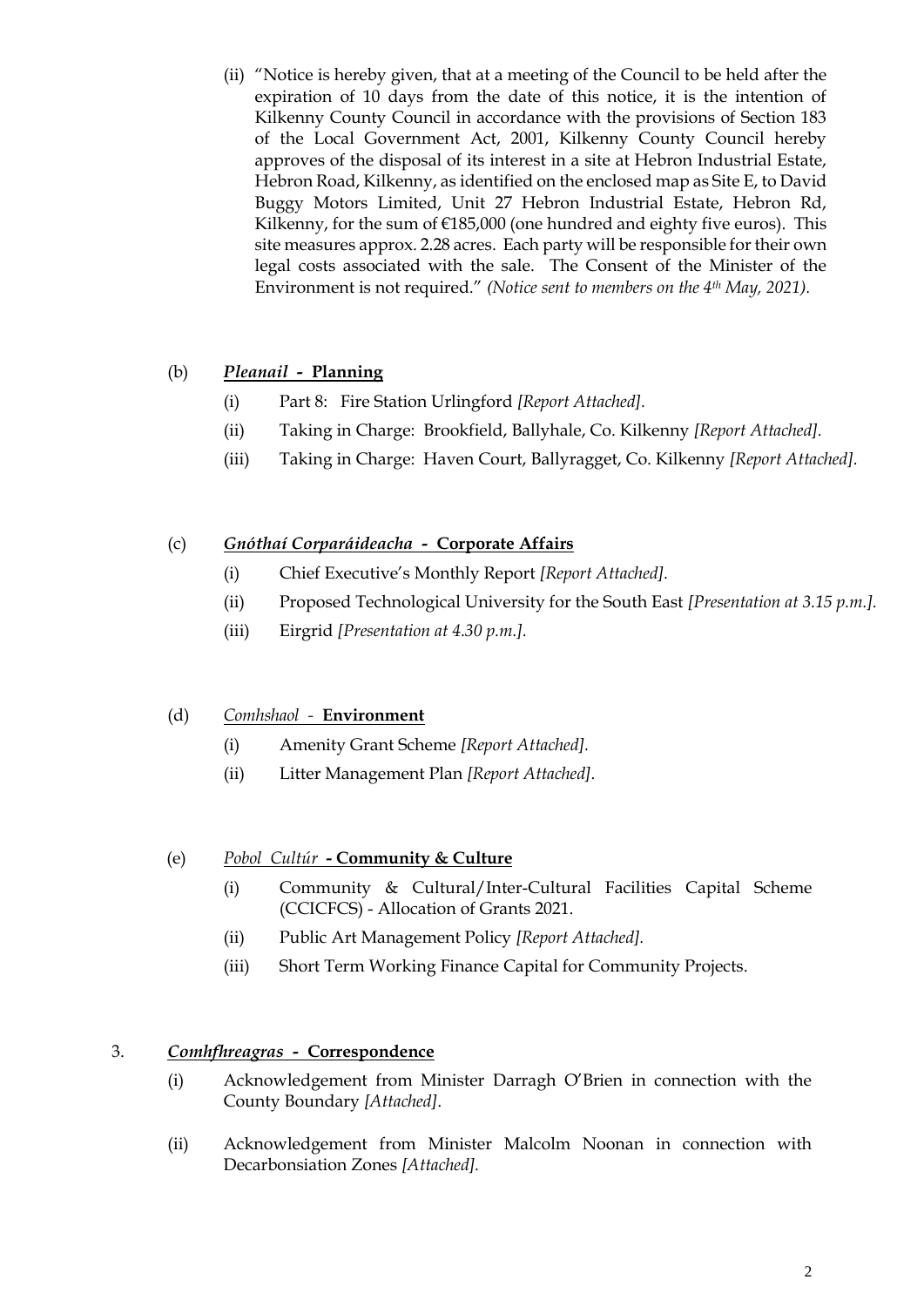#### 4. *Gnó ar athló ó chruinniúroimhe seo -* **Business adjourned from a previous Meeting**

## 5. *Dátaí agus Amanta do chruinnithe a shocrú -* **Fix Dates & Times of Meetings**

- (i) Fix dates for Special Meetings on draft City & County Development Plan.
- (ii) Schedule of Meetings *[Report Attached].*

#### 6. *Plé ar Thuairiscí agus Moltaí ó Choistí an Comhairle* **Consideration of Reports & Recommendations of Committees of the Council**

- (i) Report of SPC 2: Infrastructure Policy, Transportation, Fire & Emergency Services Issues held on Friday 29th March, 2019
- (ii) Report of SPC 2: Transportation Policy, Mobility Management & Water Services held on Friday 6th December, 2019
- (iii) Report of SPC 2: Transportation Policy, Mobility Management & Water Services held on Friday 6th March, 2020
- (iv) Report of SPC 2: Transportation Policy, Mobility Management & Water Services held on Friday 10th July, 2020
- (v) Report of SPC 2: Transportation Policy, Mobility Management & Water Services held on Friday 23rd October, 2020
- (vi) Report of SPC 2: Transportation Policy, Mobility Management & Water Services held on Friday 11<sup>th</sup> December, 2020

## 7. *Gnó Eile romhainn i bhFógra reachtála an Chruinnithe -* **Other Business set forth in the Notice convening the Meeting**

# 8. *Oideachas agus Oiliúint -* **Education & Training**

AILG Elected Members Training: *"Rural Housing and Development Policy" Webinar*  to be held on Friday, 28th May, 2021 from 10.00 a.m. to 11.30 a.m.

## 9. *Gnótha ag éirí as Miontuairiscí -* **Matters Arising from Minutes**

## 10. *Aon Ghnó Eile -* **Any Other Business**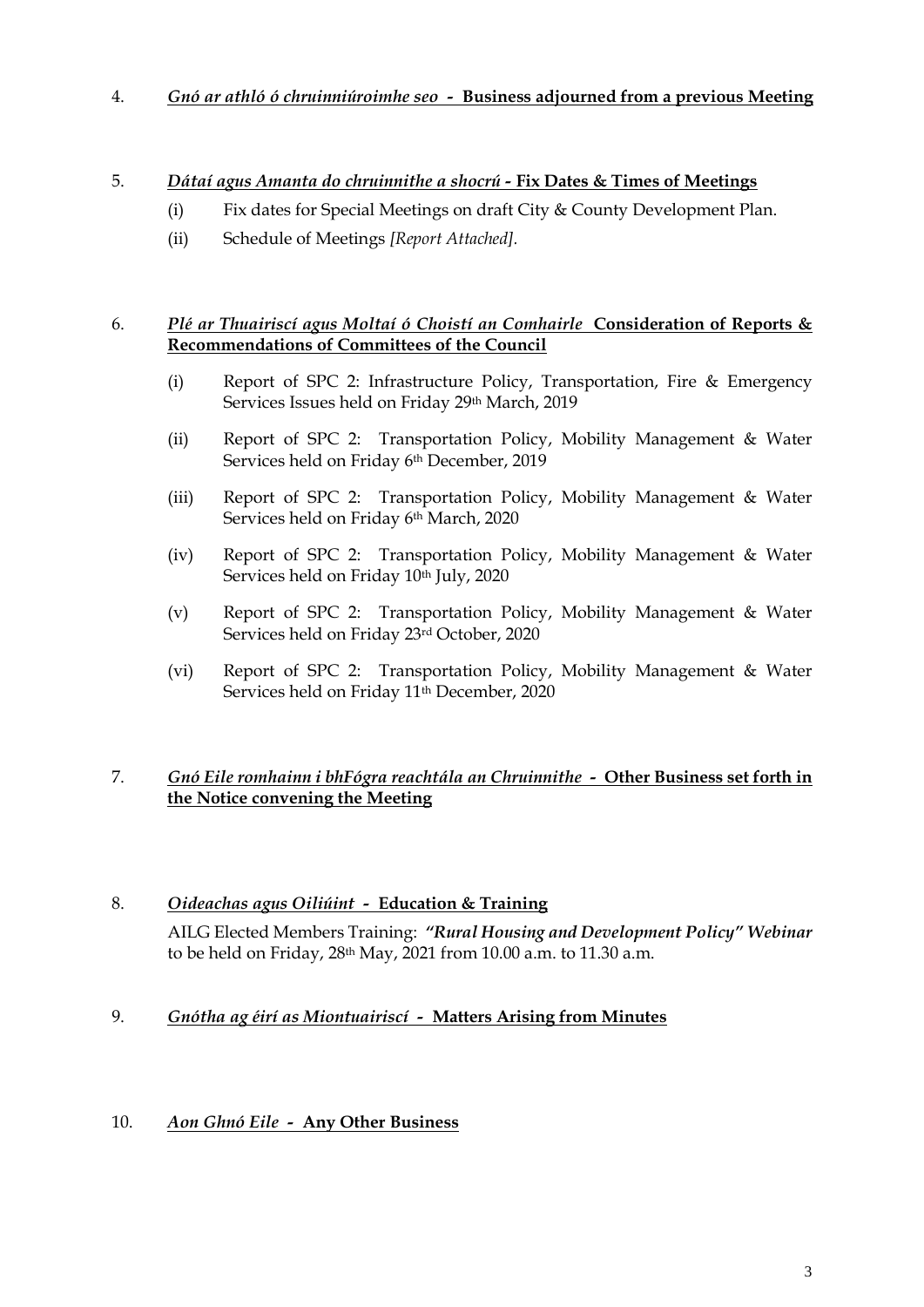#### 11. *Fógraí Rúin -* **Notices of Motion**

#### **06 (21) Cllr. Maria Dollard**

"That Kilkenny County Council ask the Government to establish an independent inquiry to investigate and provide answers to questions that have arisen in relation to the recently aired RTE Investigates programme, reporting the building and maintaining dossiers on autistic children and their families who were involved in legal actions against the State. The response should also address issues of concern regarding confidentiality, GDPR, how families/autistic adults establish if they were included, if safeguarding reports to Tusla were included and what steps will be taken to repair confidence in the system of health and education services for children and adults diagnosed with an Autism Spectrum Condition going forward."

#### **07 (21) Cllr. Andrew McGuinness**

"That we the Members of Kilkenny County Council request that the Minister for the Environment, Climate and Communications and Transport, Mr. Eamon Ryan TD prioritises the planning, design and construction of the N24 Waterford to Limerick Corridor road project within the Review of the National Development Plan. This project is critical to the development of the South East region and to the achievement of national targets on addressing regional imbalance by connecting the cities of Waterford and Limerick, the South East, South West and Mid West Regions, Rosslare Europort, the Port of Waterford and existing strategic transport corridors including the M7 *(Dublin - Limerick)*, M8 *(Dublin-Cork)* and M9 *(Dublin-Carlow-Kilkenny-Waterford)* motorways. It is further requested that this Notice of Motion be sent to the Minister for Finance, Mr. Paschal Donohue TD and Minister for Public Expenditure and Reform, Mr. Michael McGrath TD."

#### **08 (21) Cllr. Andrew McGuinness**

"That this Council calls on the Government in the light of Brexit and other market influences to recognise the strategic value of the South-East Ports in Rosslare and Belview, Waterford through:

- Strategic investment in the Ports, in particular through the purchase of additional land for the expansion of Rosslare Europort and the advance construction of Rosslare Europort Harbour Access Road.
- Amalgamation of the ports structure and governance to create a Tier 1 port as a combined entity.
- Designation of the combined entity as the service port for off-shore renewables in The Irish and Celtic Seas."

#### **09 (21) Cllr. Mary Hilda Cavanagh**

"That Kilkenny County Council be allowed to name and shame those caught littering or dumping waste."

#### **10 (21) Cllr. Pat Dunphy**

"That Kilkenny County Council write to the Minister asking him to ensure that Eirgrid do not erect a second line of pylons on the Cullenagh to Great Island line which takes in the districts of Carrigeen, Dunkitt and Slieverue areas in Co Kilkenny. It should be placed on the existing line or underground. Most of this area is classed as an SAC area and it is bad enough having one line of pylons currently without having a second line running close by the first line. It will destroy a scenic area and more thought must be put in to protecting the area and using the line already there by upgrading it to take the extra 400kvs that Eirgrid say are required."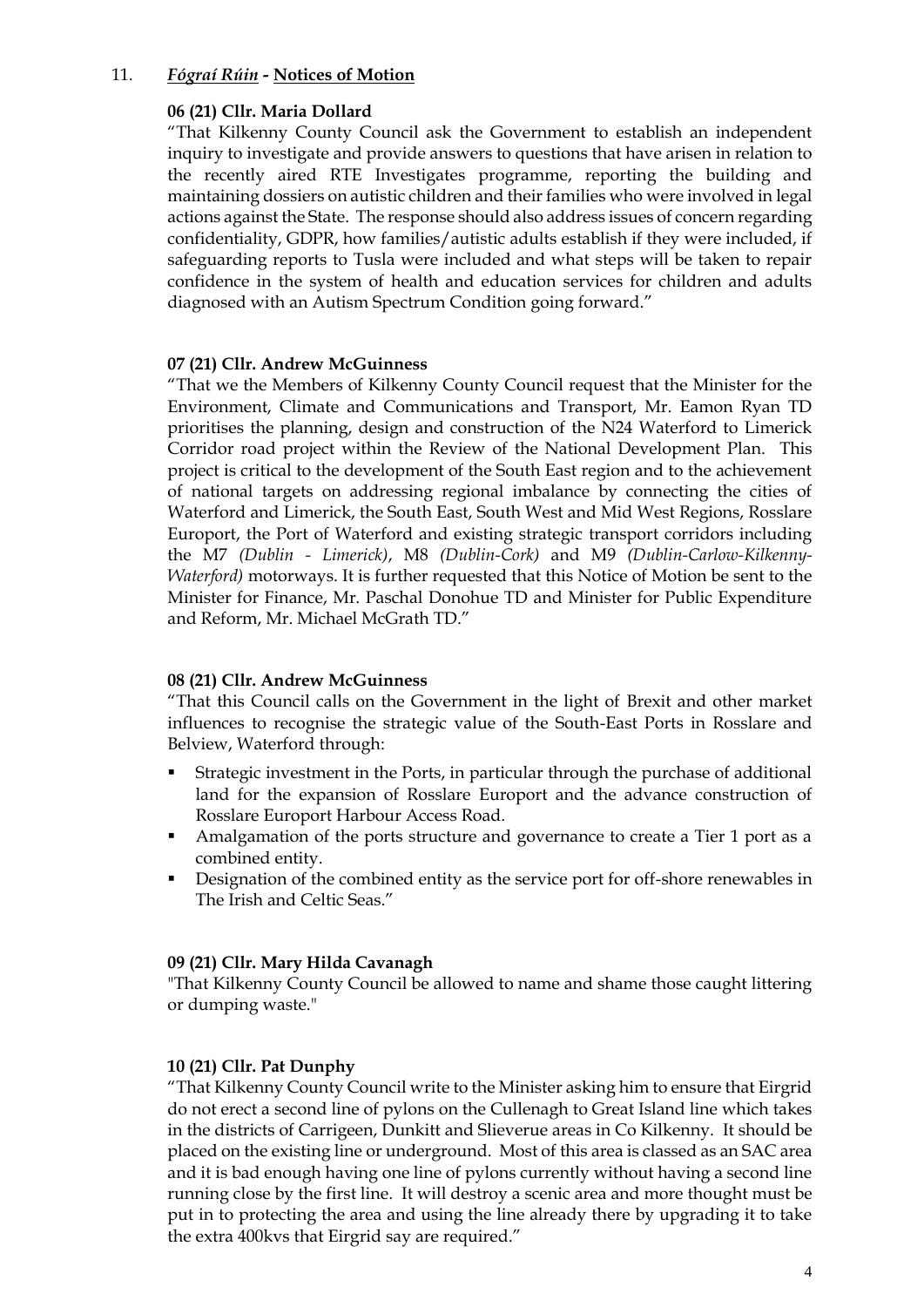## 12. *Fógraí i dtaobh Rúin ó Údaráis Áitiúla eile ag lorg tacaíochta ó Chomhairle Chontae Chill Chainnigh -* **Notices of Motion from other local authorities seeking support of Kilkenny County Council**

#### **31 (21) Roscommon County Council**

"To write to the Taoiseach and Minister Heather Humphreys at the Department of Rural and Community Development to immediately establish an Annual Fund for necessary capital works projects at our nations cemeteries to specifically address the deterioration of pavements, boundary walls, overgrown trees and other similar capital works requirements in the interest of health and safety, stimulating local economies, pride of place at these sacred public spaces, but most importantly in deference to the memory of our deceased loved ones throughout the County. It was further agreed to circulate the motion to all Local Authorities."

#### **32 (21) Sligo County Council**

"For this Council to write to the Minister for Finance Paschal Donohue following his recent remarks stating that taxes will rise after Covid and ask him not to increase taxes but instead borrow money to stimulate the economy over the next decade.

History shows that we cannot tax our way out of recession. The ECB are prepared to lend billions to allow the country to get back on track. An infrastructure plan including a massive house building programme should be included. In a decade, taxes will increase incrementally due to job creation therefore strengthening the economy and increasing our ability to repay the ECB".

#### **33 (21) Sligo County Council**

"I propose that Sligo County Council write to An Tánaiste and ask him to intervene on the crisis facing our community sector in relation to insurance.

The community sector is facing so many challenges in re-opening vital programmes and services, and may not be in a position to recover from the impact of Covid-19 unless the cost of insurance is sorted. A review of the Judicial Guidelines has taken place recently. These guidelines control the amount of damages awarded for personal injury claims and hence the cost of insurance. These guidelines only brought damages for minor, fully-recovered injuries down by 52% in Ireland which means that we are still an outlier in Europe. An 80% reduction is required to bring us in line with England and Wales and get insurance costs down to affordable levels, especially for the community sector.

I also ask for this motion to be shared with all other local authorities".

#### **34 (21) Limerick City & County Council**

"That, Limerick City and County Council, recognising the scale of the Housing crisis, reaffirm its commitment to work with Government and all relevant agencies towards delivering new housing units and, in particular, ensuring that sufficient Social and Affordable housing is built for those in need of same.

Recognising, however, its duty to use Limerick City and County Council property in the best interests of society, this Council reject the provisions contained in the Land Development Agency Bill, 2021, published by the Government, removing the role of the Elected Members of Local Authorities in approving the transfer or sale of lands to the Land Development Agency.

The Council further agrees to write to the Minister for Housing, Local Government and Heritage urging a removal of that provision and to ensure that Elected Councillors retain the right to control such sales or transfers and be able to prepare and plan for appropriate housing delivery on Council-owned lands."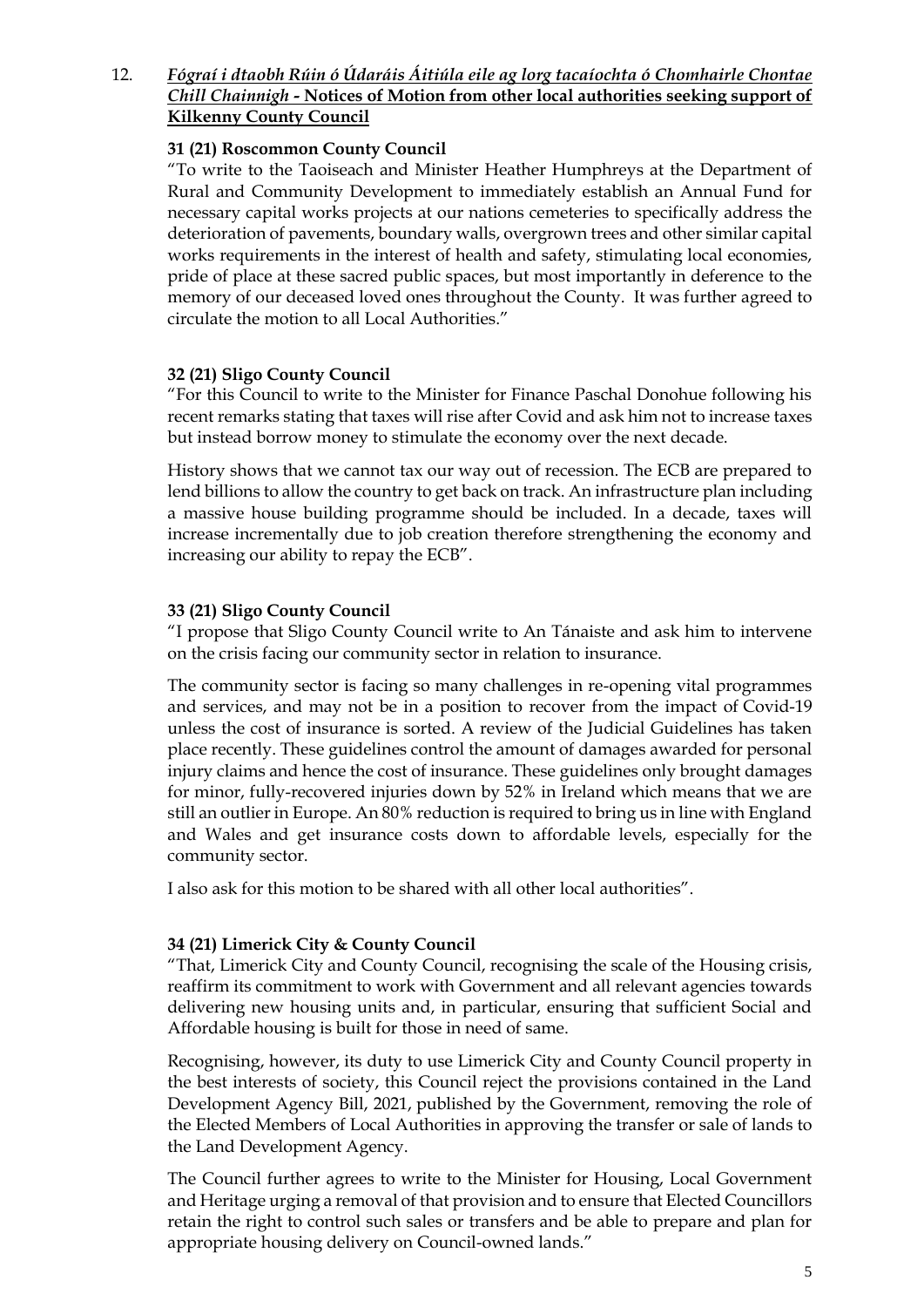#### **35 (21) Limerick City & County Council**

"That, Limerick City and County Council call on Mr. Darragh O'Brien, TD, Minister for Housing, Local Government and Heritage, to retain the existing policies in relation to one-off rural housing as per the adopted Limerick County Development Plan 2010- 2016 (Section 3.9 Rural Settlement Policy and including the Rural Settlement Strategy Map) in the emerging Limerick City and County Development Plan 2022-2028."

#### **36 (21) Clare County Council**

"I am asking Clare County Council to write to the Taoiseach, Minister for Finance and the Minister for Social Protection, to prioritise that the carers allowance is no longer means tested after the 2021 budget. Given that the majority of carers are female and the fact that carer's allowance is means tested a huge amount of women don't receive any money due to their partners earnings.

This means that women carers are reliant on their husband or partner for financial support with no support from the State. This is a throwback to the 1800's when women were not recognised by society for their contributions or value to the state. Carers are saving the state millions for this service with no recognition. The carers allowance should be provided to the carer regardless of their partners income, as that is their only means of income.

Why is it that the carers allowance is means tested but the children's allowance is universal? Is one not as important as the other? I would like the Ministers and the Taoiseach to answer these questions.

I would also like that this motion is circulated to all councils across Ireland to show solidarity and support for all carers."

#### **37 (21) Clare County Council**

"That Clare County Council ask the HSE and the "Connecting for Life" initiative to pilot a Community Psychiatric Car service in the County. This has been successfully piloted by the NHS in London. The Mental Health Joint Response Car (MHJRC) involves having a Community Psychiatric Nurse and Emergency Medical Technician on call 24/7. The rationale is that people in mental health crises in the community do not often require admission to hospital, rather to address their issues with trained personnel in their own homes. Equally the qualified personnel can also make the call if actual hospital admission is warranted. To date, evaluation of the pilot has proven successful in the UK and a further 7 cars are now in operation.

Currently, Goal four of Connecting for Life, Ireland's national strategy to reduce suicide 2015-2020, aims to enhance accessibility, consistency and care pathways of services for people vulnerable to suicidal behaviour. This motion seeks to enact this in real time in our communities. I also ask for the motion to be circulated to every local authority."

#### **38 (21) Clare County Council**

"That Clare County Council write to the Department of Health and to Minister Stephen Donnelly requesting that Victims of Domestic, sexual and gender–based violence have access to free psychological support and counselling during and after the legal process as required. We request this support be provided bearing in mind that convicted perpetrators have access to these services at least over the duration of sentence. If passed we ask that this motion is shared with all other local authorities for support."